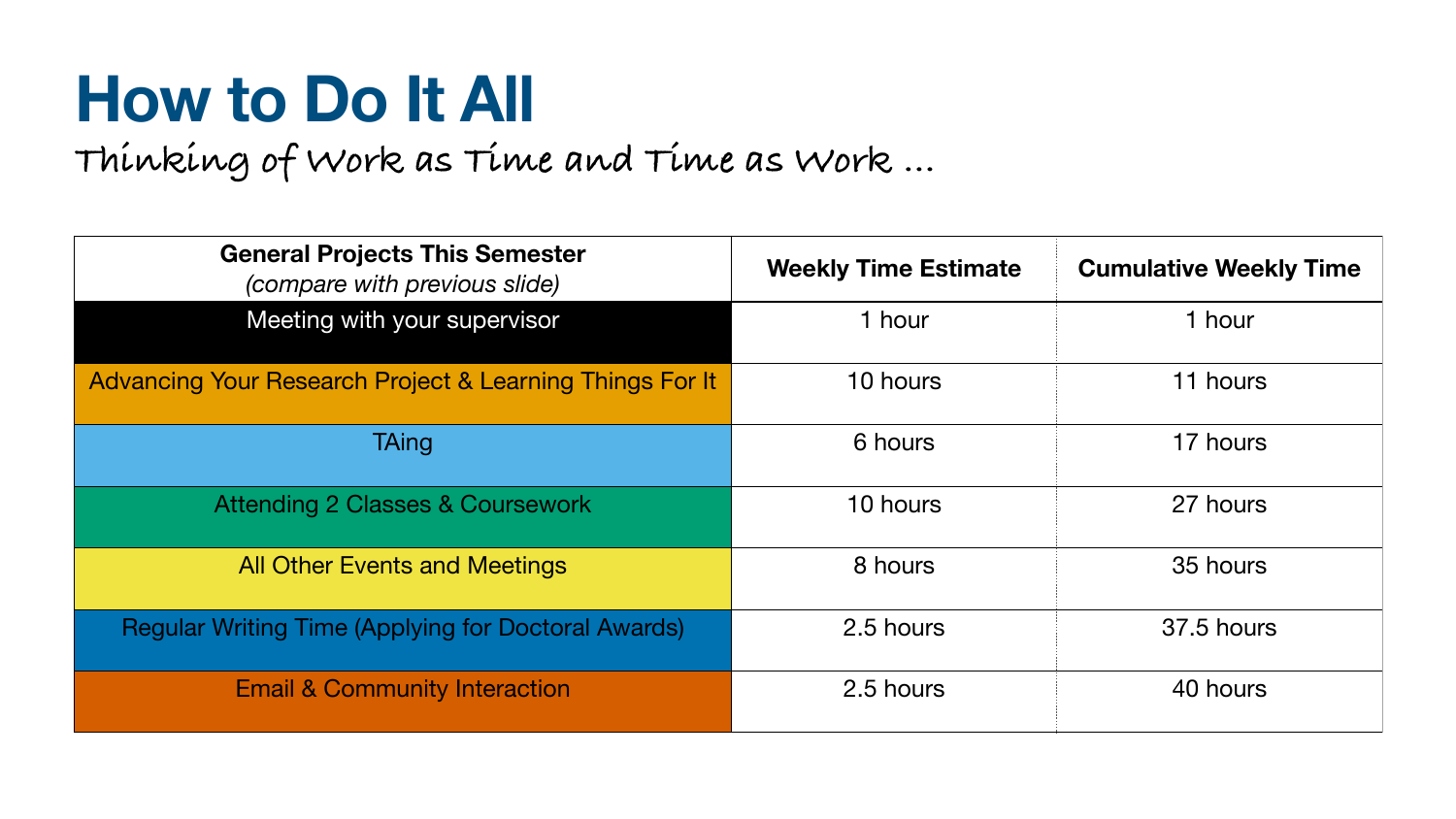## **How to Do It All (Example Schedule) If work is time, then there needs to be time for it …**

| <b>Time</b> | <b>Monday</b>              | <b>Tuesday</b>               | Wednesday                    | <b>Thursday</b>              | <b>Friday</b>                |
|-------------|----------------------------|------------------------------|------------------------------|------------------------------|------------------------------|
| 9:00        | <b>Writing Time</b>        | <b>Writing Time</b>          | <b>Writing Time</b>          | <b>Writing Time</b>          | <b>Writing Time</b>          |
| 9:30        | <b>Research Time</b>       | Course 1 Coursework          | Course 2 Coursework          | <b>Research Time</b>         | <b>Course 1 Coursework</b>   |
| 10:00       |                            | Course 1                     | Course 2                     |                              |                              |
| 10:30       |                            | Classtime                    | <b>Classtime</b>             |                              |                              |
| 11:00       |                            |                              |                              |                              |                              |
| 11:30       |                            |                              |                              |                              |                              |
| 12:00       | Lunch                      | Lunch                        | Lunch                        | Lunch                        | Lunch                        |
| 12:30       |                            |                              |                              |                              |                              |
| 13:00       | Email                      | Email                        | Email                        | Email                        | Email                        |
| 13:30       | <b>Research Time</b>       | <b>Meetings &amp; Events</b> | <b>Meetings &amp; Events</b> | <b>Meetings &amp; Events</b> | <b>Meetings &amp; Events</b> |
| 14:00       |                            |                              |                              |                              |                              |
| 14:30       | <b>Course 2 Coursework</b> |                              |                              |                              |                              |
| 15:00       |                            |                              |                              |                              |                              |
| 15:30       |                            | <b>Research Time</b>         | Meet with Supervisor         | <b>TA Work</b>               | <b>Research Time</b>         |
| 16:00       |                            |                              |                              |                              |                              |
| 16:30       |                            |                              | <b>TA Work</b>               |                              |                              |
| 17:00       | <b>TA Work</b>             | <b>TA Work</b>               |                              |                              |                              |
| 17:30       |                            |                              |                              |                              |                              |

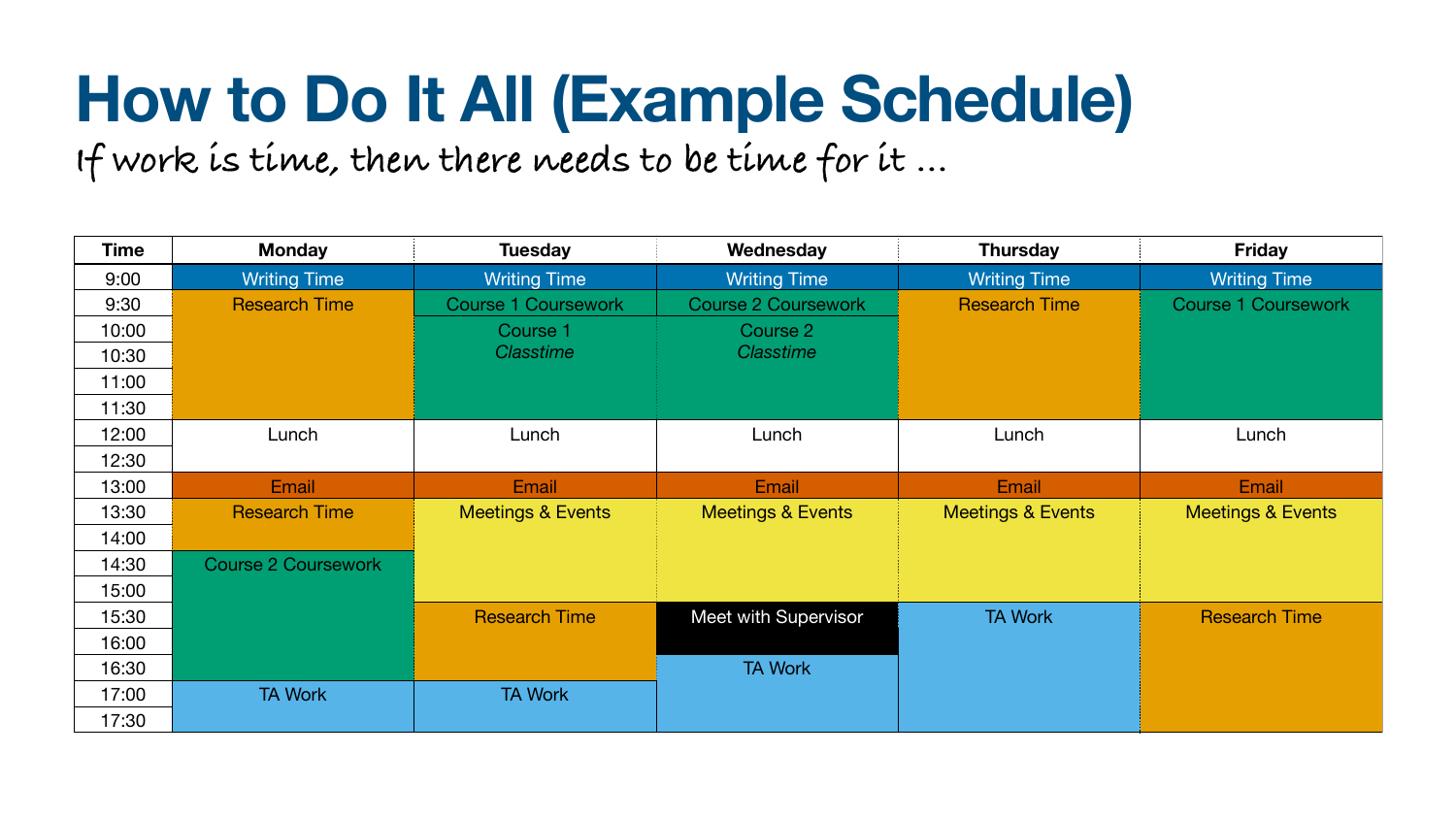## **Staying on Top of Things Schedule Regular Review**

#### • Schedule recurring "meetings" in your calendar when you will review your



- current tasks and goals
- Suggested time frames for scheduling a review:
	- Semesterly (e.g., Beginning-of-Semester)
	- Monthly (e.g., Beginning-of-Month)
	- Weekly (e.g., Friday, Sunday, or Monday)



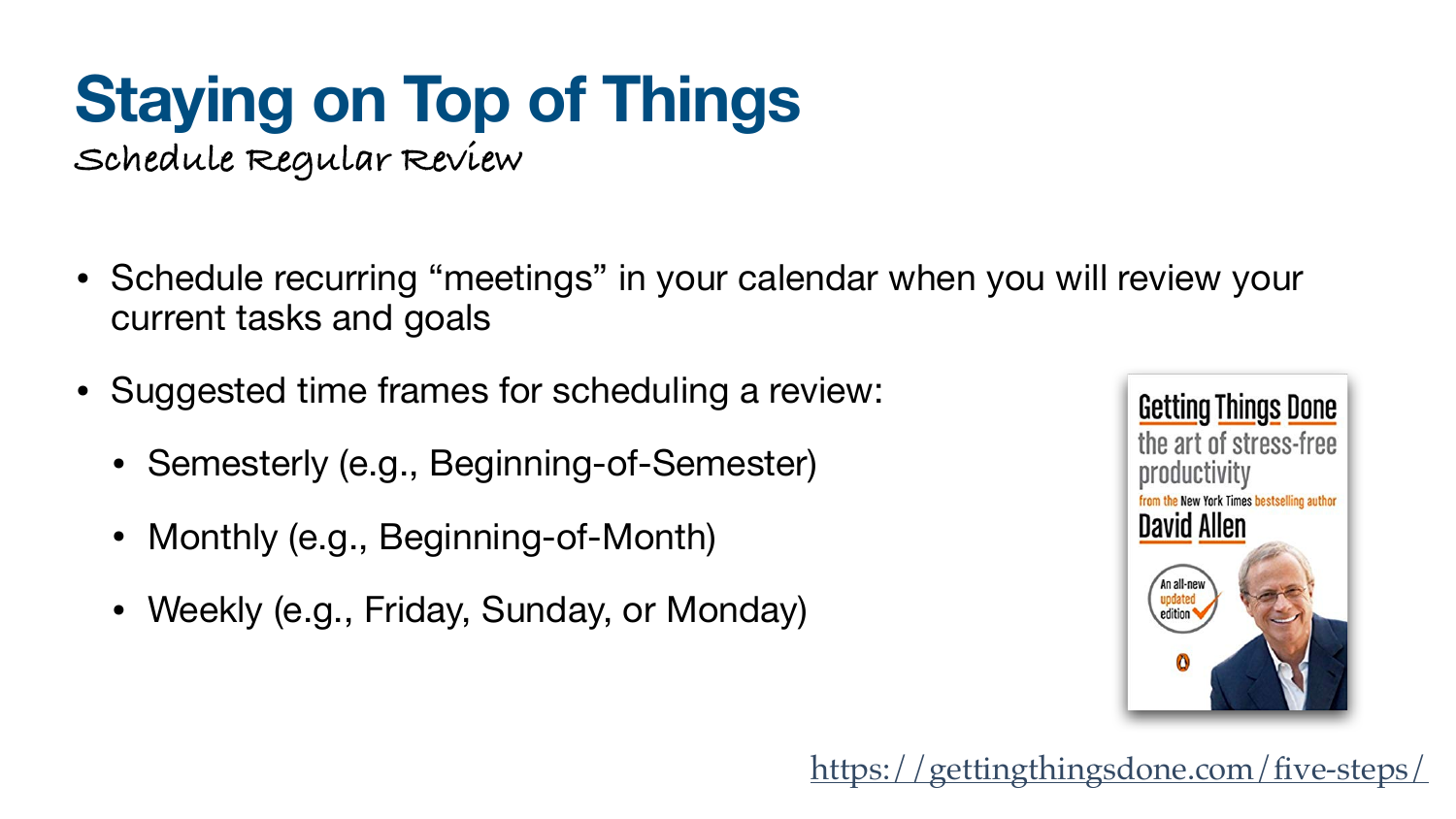

- For every project on your plate:
	- Think up every "actionable step" that you need to achieve your goals for it
	- Write them out as to-do list items
- Actionable step
	- A single action that advances the project forward
	- Should be relatively simple and quick ➞ **If not, break step into smaller actions**

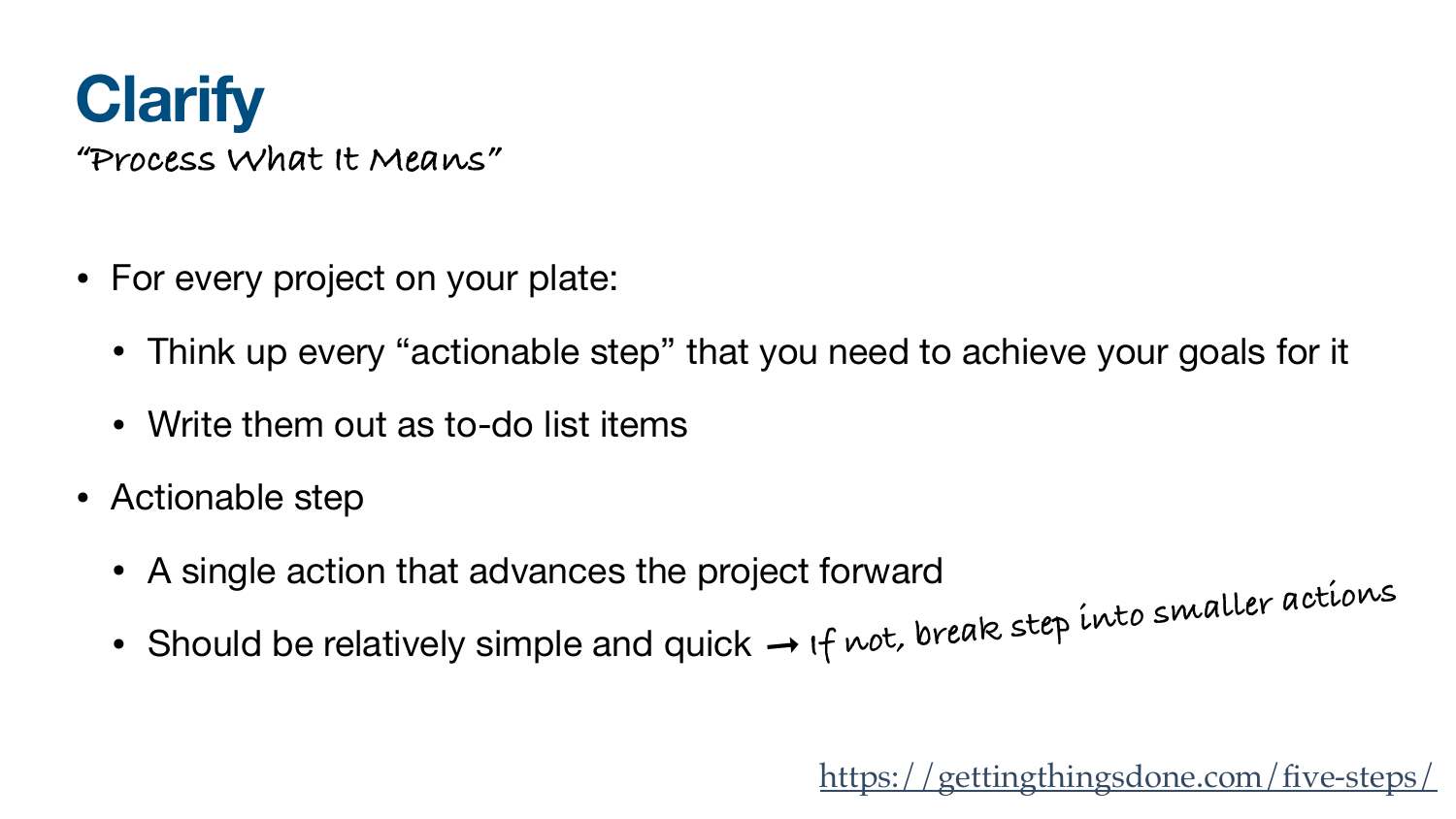### **Organize "Put It Where It Belongs"**

- project
- Give them a due date:
	- Assign them to days of the week
	- Organize them in order/time within the day

• Decide when you will do the first (or more) of the actionable steps for each

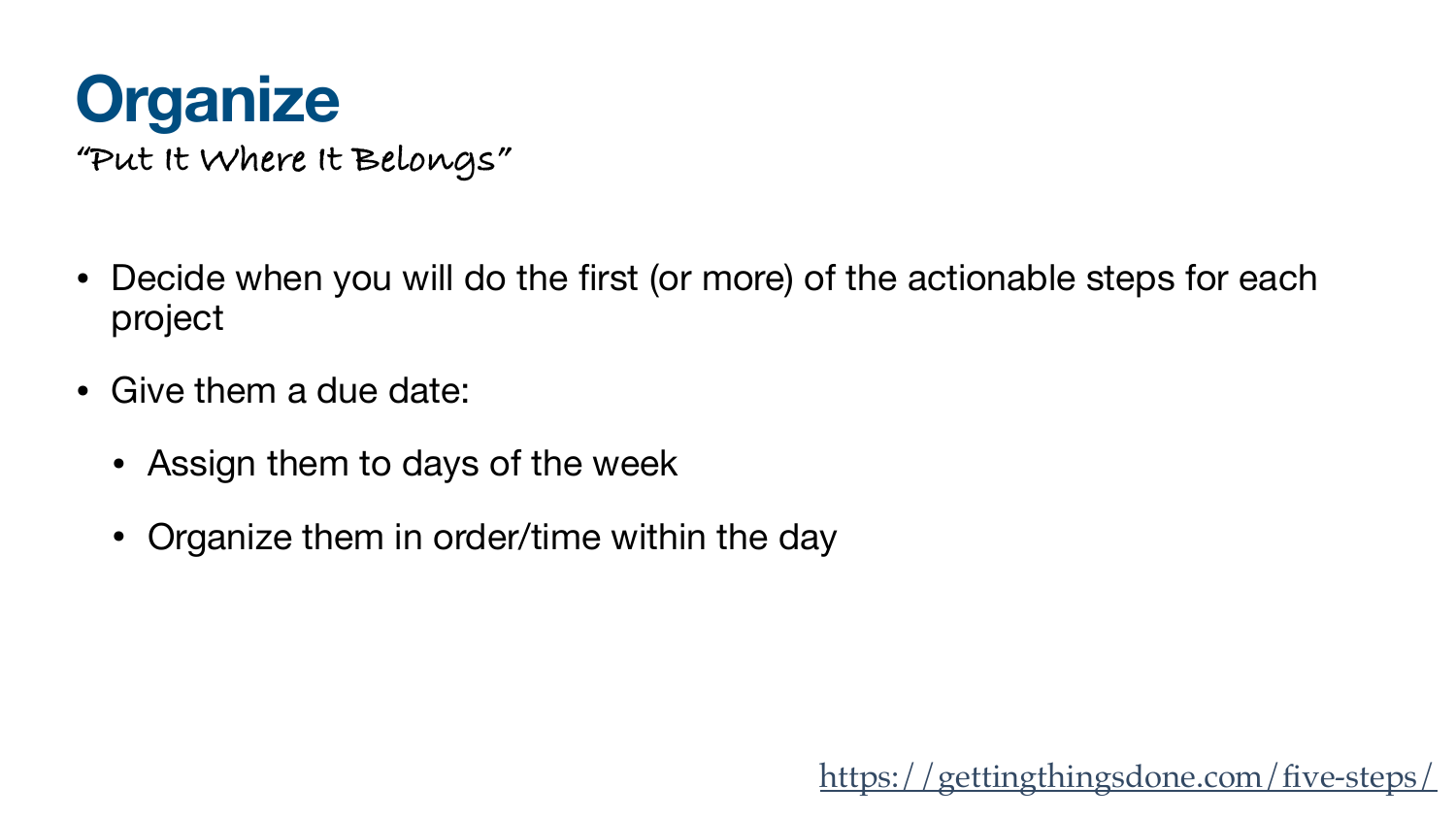## **Reflect "Review Frequently"**

- In your weekly and monthly reviews:
	- Go through each project and think of whether there are new steps to add
- Is there a to-do item that keeps getting pushed back?
	- It has too many steps bundled into one! Break it up!!